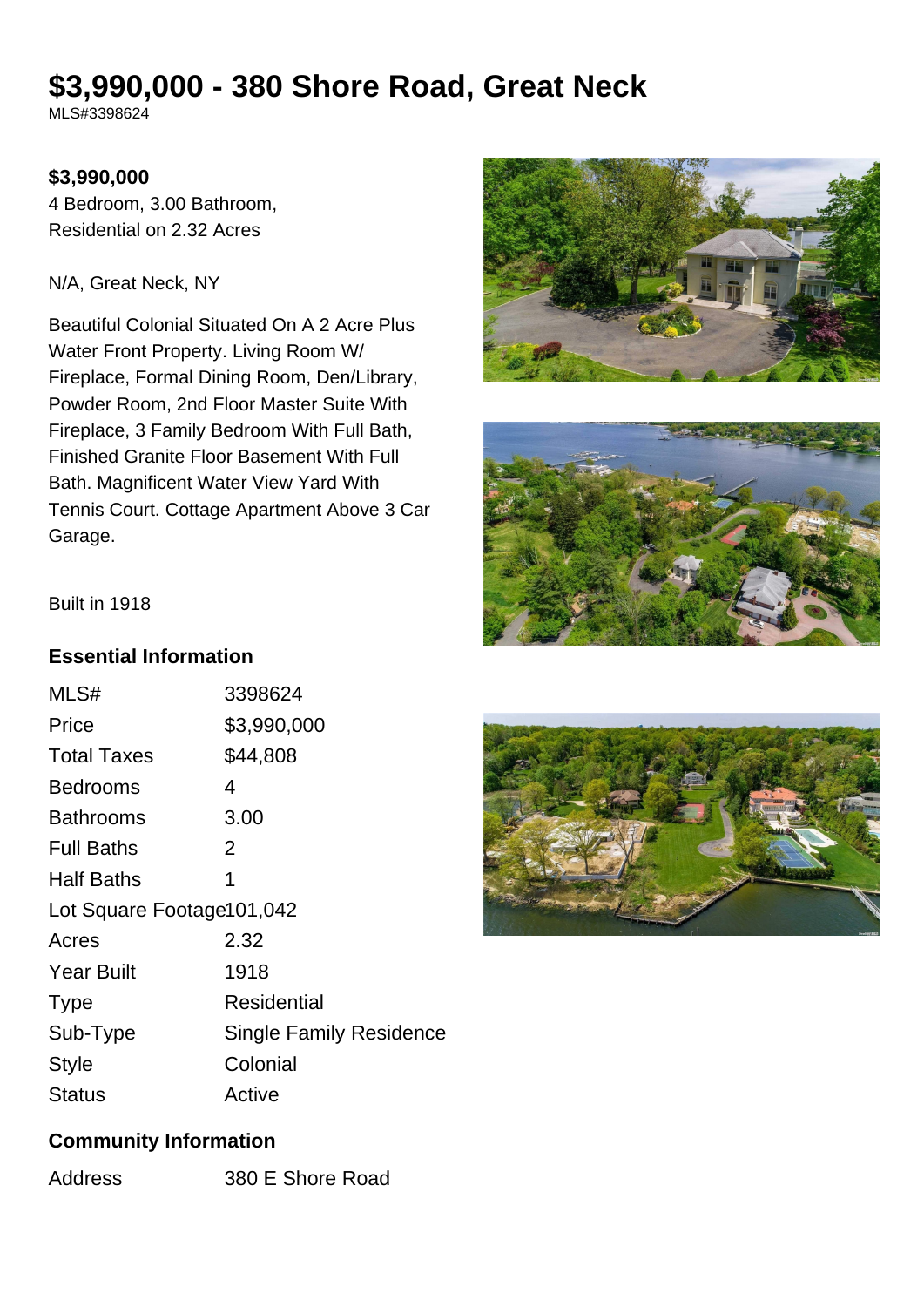| Subdivision  | N/A               |
|--------------|-------------------|
| City         | <b>Great Neck</b> |
| County       | Nassau            |
| <b>State</b> | NΥ                |
| Zip Code     | 11023             |

# **Amenities**

| Parking       | Private, Detached, 3 Car Detached |
|---------------|-----------------------------------|
| # of Garages  | 3                                 |
| Garages       | Private, Detached, 3 Car Detached |
| View          | Other, Water                      |
| Is Waterfront | Yes                               |
| Waterfront    | Bay, Waterfront                   |

## **Interior**

| <b>Interior Features</b> | Den/Family Room, Eat-in Kitchen, Formal Dining Room, Entrance Foyer,<br>Home Office, Powder Room |
|--------------------------|--------------------------------------------------------------------------------------------------|
| Heating                  | Natural Gas, Forced Air                                                                          |
| Cooling                  | <b>Central Air</b>                                                                               |
| Fireplace                | Yes                                                                                              |
| # of Fireplaces          | 2                                                                                                |
| Has Basement             | Yes                                                                                              |
| <b>Basement</b>          | Finished, Full                                                                                   |

## **Exterior**

| Exterior                      | <b>Brick, Stucco</b> |
|-------------------------------|----------------------|
| <b>Exterior Features</b> Dock |                      |
| Construction                  | <b>Brick, Stucco</b> |

# **School Information**

| <b>District</b> | <b>Great Neck</b>                     |
|-----------------|---------------------------------------|
| Elementary      | John F Kennedy School                 |
| <b>Middle</b>   | <b>Great Neck North Middle School</b> |
| High            | <b>Great Neck North High School</b>   |

# **Additional Information**

| Date Listed     | May 11th, 2022 |
|-----------------|----------------|
| Days on Market  | 47             |
| <b>HOA Fees</b> | \$0            |